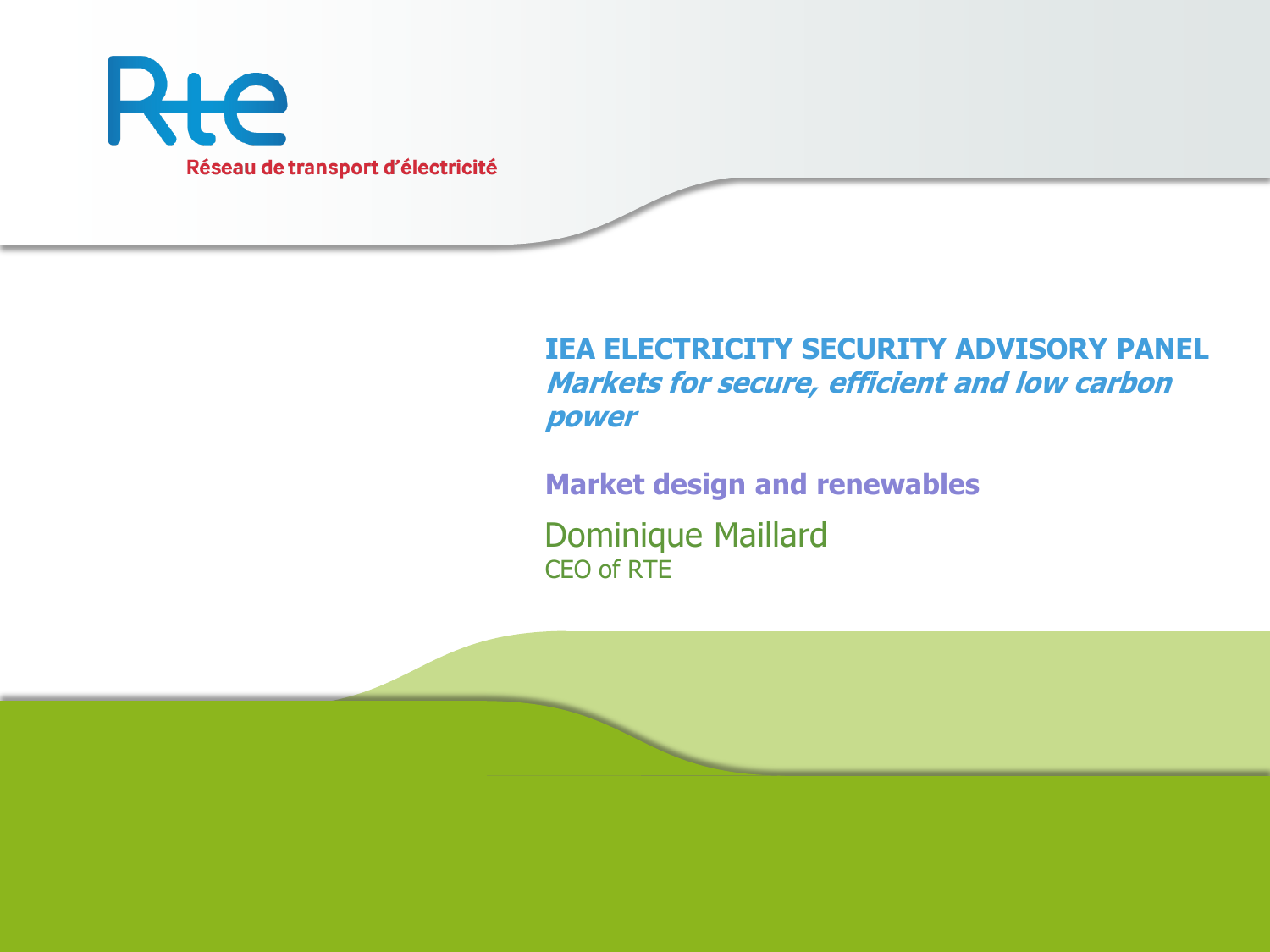# Context: Development of renewable energy sources (RES)

Wind Generation Number of the Solar Generation



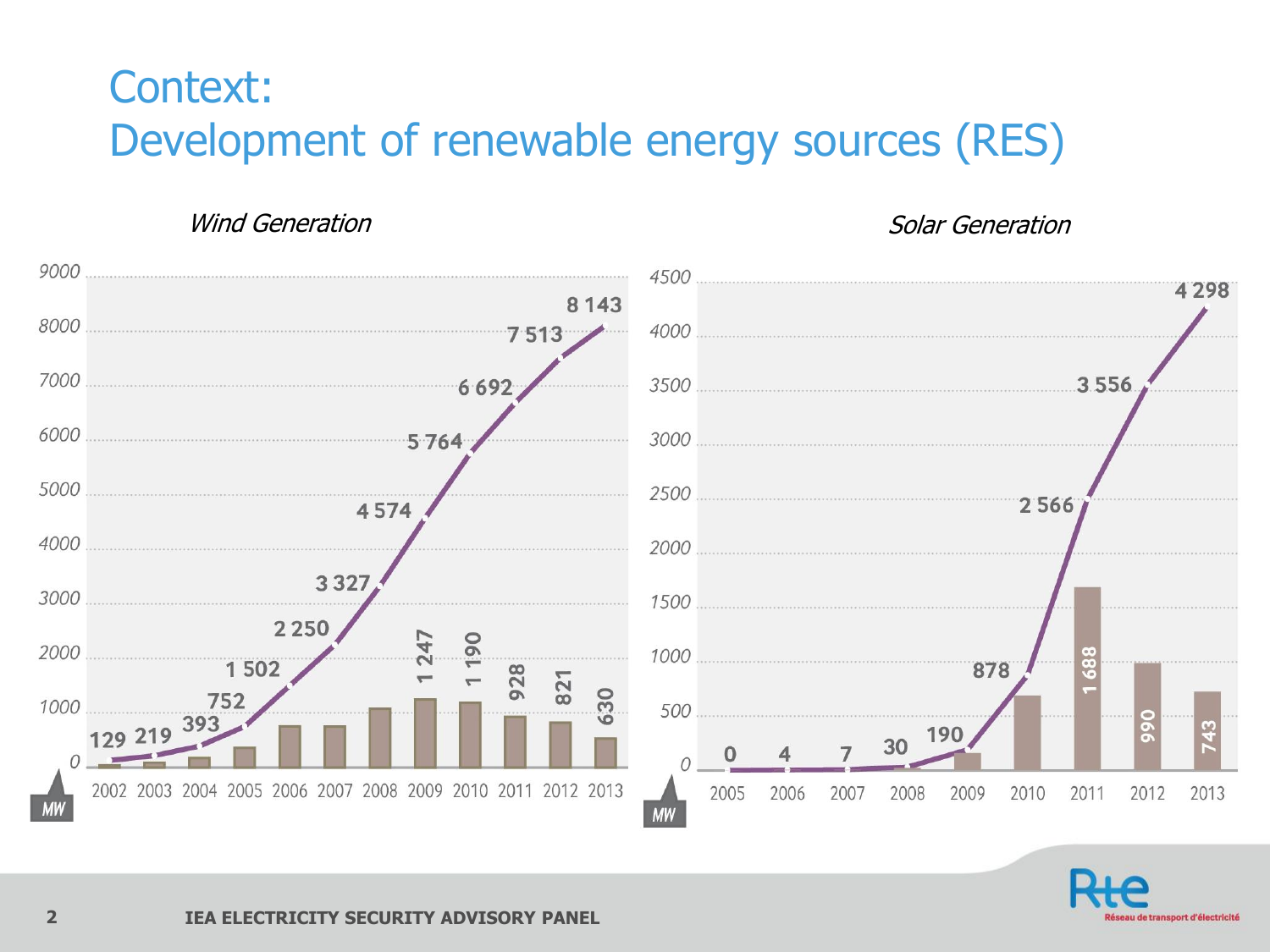### Issue: Decreasing, distorted prices



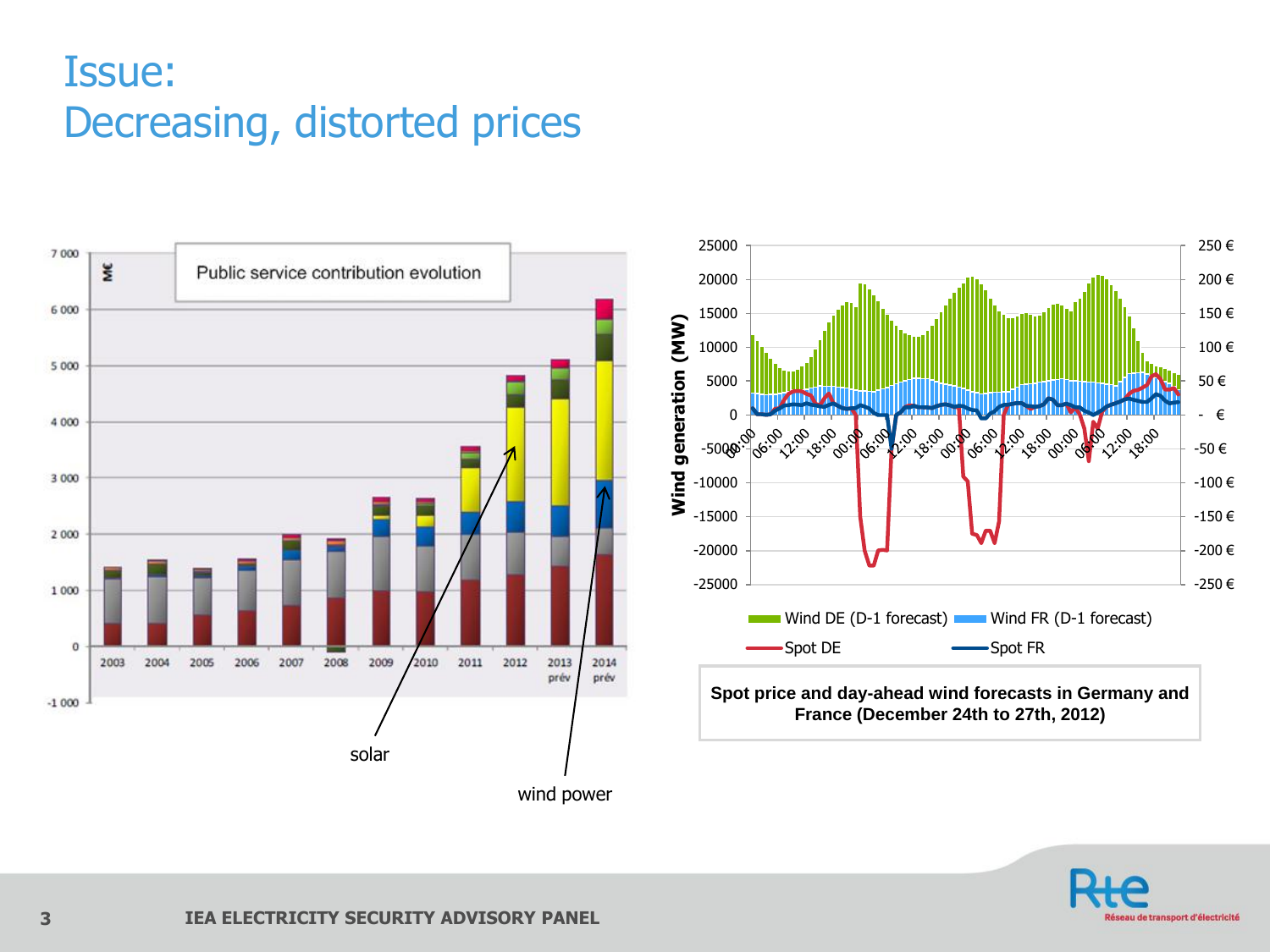### Principle:

To reconcile market and physics of power system

RES producers must be responsible for their imbalance

Set RES on equal footing with other generators in terms of regulatory obligations:

- Production measurability and controllability (at least at substation level)
- Obligation to send day-ahead production forecasts to system operators
- Obligation or incentive to offer flexibility services for balancing and ancillary services for frequency and voltage

Benefits : avoid hidden costs, free new flexibilities

 $\rightarrow$  Option : give additional incentive for prevision quality

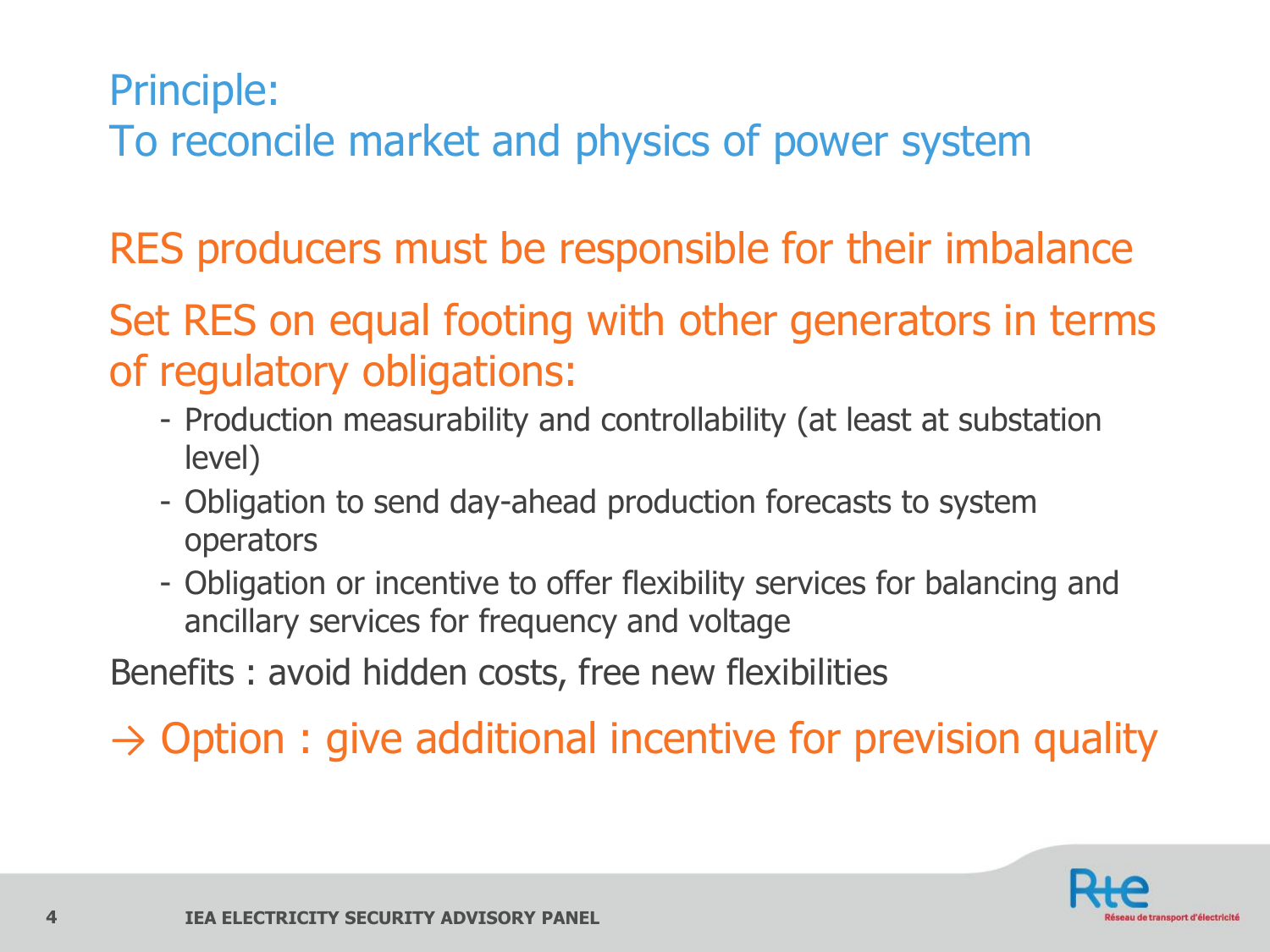# Proposal: Support mechanism

#### Provide security for investments

Reducing the risk for investors reduces the cost of support



Premium fixed ex-ante for the entire life of the asset

#### Avoid energy market distortions

Fatal production should be curtailed when  $p<0$ Maintenance operation placed during low energy prices



eed-in-tariffs (FIT)

#### Avoid investment decision distortions

Installations should fit the appropriate capacity / production ratio



Remuneration for the capacity instead of energy



stabilize global revenue (market+premium) in the LT (cf. contract for difference CFD)